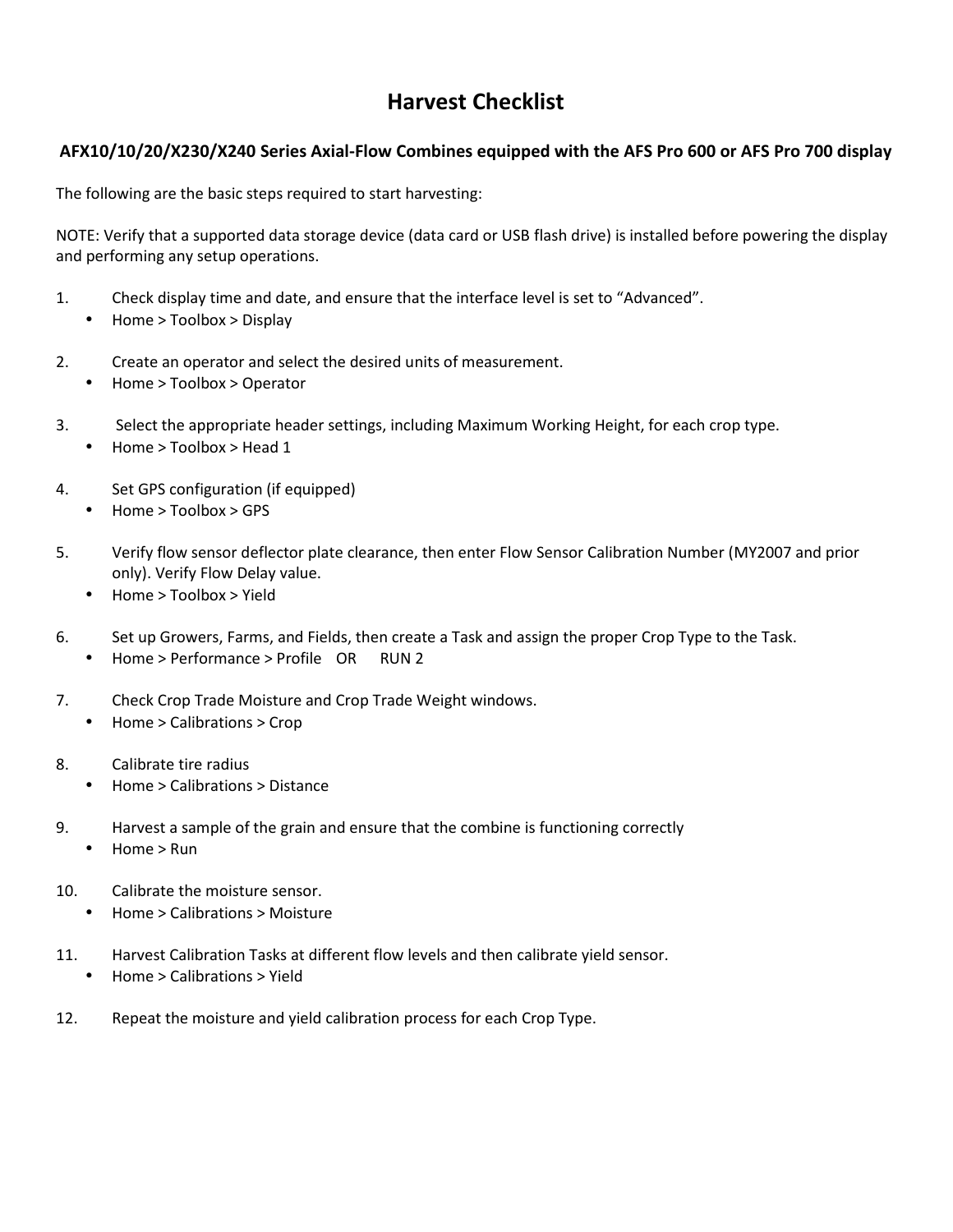# **Yield Monitor Calibration Tips**

### **AFX10/10/20/X230/X240 Series Axial-Flow Combines equipped with the AFS Pro 600 or AFS Pro 700 display**

#### BEFORE YOU BEGIN!

- Before attempting yield monitor calibrations, ensure that all machine systems are operating correctly.
- Identify and resolve any mechanical, hydraulic, electrical, or other problems before proceeding.
- Remove any existing data from the AFS display before beginning the new harvest season.
- Verify display date (Toolbox > Display)
- ) Ensure that the Season Setup date (Toolbox > PF) is at JANURAY  $1^{ST}$ .
- Perform new calibrations for each season and for each Crop Type.
- You can set the calibration to default by going to Calibrations > Crop

Perform calibrations in the order in which they are described below:

- 1. Distance Calibration (Calibrations > Distance)
- 2. Moisture Calibration (Calibrations > Moisture) *Calibration Wizard is recommended.*
- 3. Yield Calibration (Calibrations > Yield) *Calibration Wizard is recommended.*

Distance Calibration:

 Measure out a 400-foot course with flags. When driving the course, drive as straight as possible. For best results, have the header attached and grain tank half-full.

Moisture Calibration:

- Create a new Task to use for calibration, and continue harvesting into this moisture calibration Task until your Instant and Average Moisture values on the display are within 2% of each other.
- When obtaining Actual Moisture, use a single, trusted moisture measuring device, and average at least 5 samples from throughout the Task.
- From all Tasks harvested through the Wizard, select up to 3 Tasks to use for moisture calibration. Ensure the "% Error" values for the selected Tasks are closely grouped. Do not include outliers.
- Use a maximum of 3 Tasks for moisture calibration.

Yield Calibration:

- Ensure that all Tasks used for yield calibration vary by no more than 5% from a predetermined target weight. The target weight must be no less than 3000 lbs. The recommended target weight is 10,000 lbs.
- Maintain a consistent flow rate within each Task (i.e. Low OR Medium OR High in a Task, but not all three in one Task.
- When obtaining Actual Weight, use a single, trusted scale device.
- From all Tasks harvested through the Wizard, select up to 10 Tasks to use for yield calibration (5 is best). Ensure the "% Error" values for the selected Tasks are closely grouped. Do not include outliers
- Ensure that Low, Medium, and High flow Tasks are included in the calibration. If a flow rate range is missing from the calibration, the yield monitor system will be less accurate in that flow range.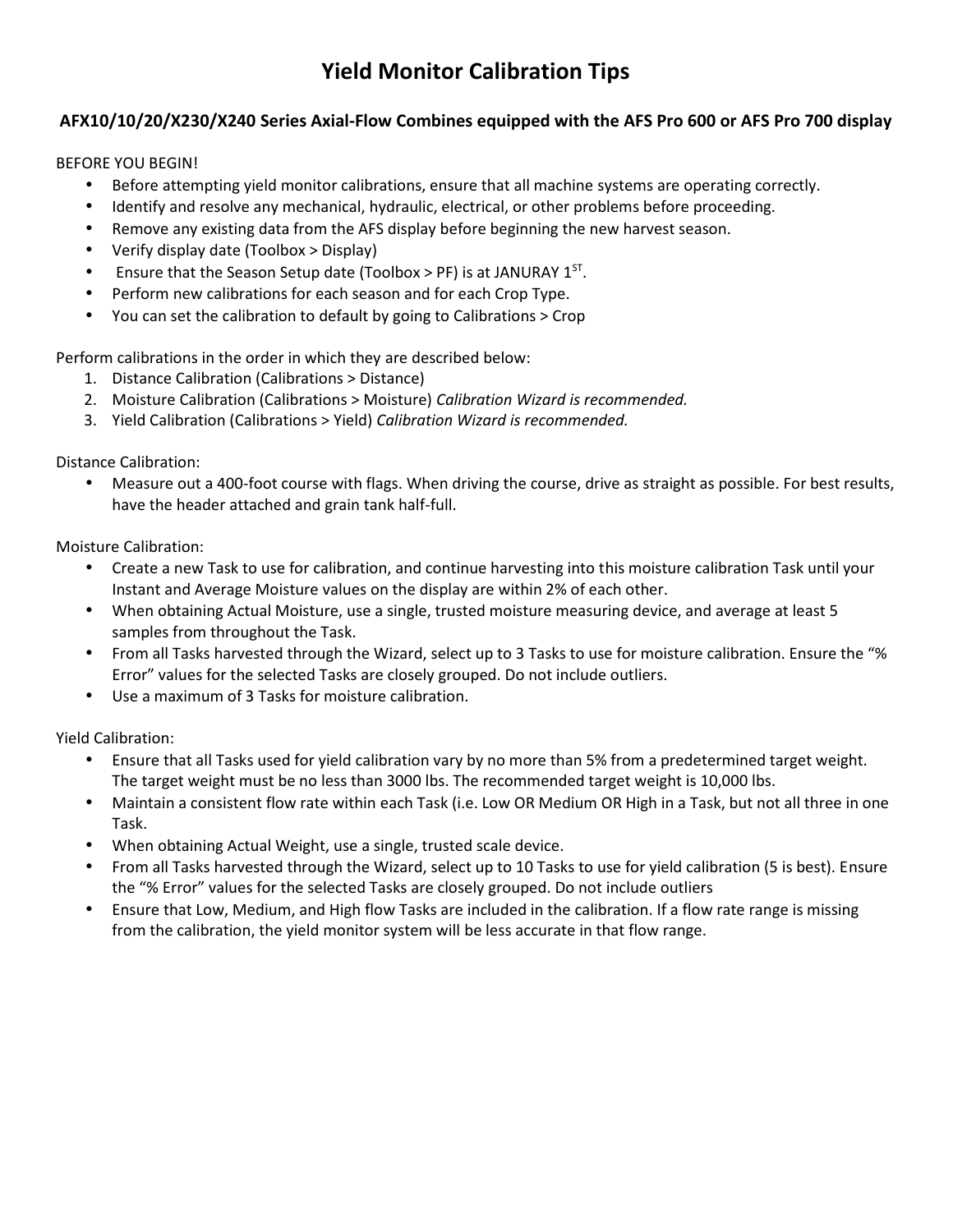# **Harvest Checklist**

### **2x00 / x088 / x130 / x140 Series Axial-Flow Combines equipped with the AFS Pro 600 or AFS Pro 700 display**

The following are the basic steps required to start harvesting:

NOTE: Verify that a supported data storage device (data card or USB flash drive) is installed before powering the display and performing any setup operations.

- 1. Check display time and date, and ensure that the interface level is set to "Advanced". Home > Toolbox > Display
- 2. Create an operator and select the desired units of measurement. Home > Toolbox > Operator
- 3. Select the appropriate header settings, including Maximum Working Height, for each crop type. Home > Toolbox > Header or Head 1
- 4. Set GPS configuration (if equipped) Home > Toolbox > GPS
- 5. Verify flow sensor deflector plate clearance, then enter Flow Sensor Calibration Number (2x00 series combines only). Verify Flow Delay value.
	- Home > Toolbox > Yield
- 6. Set up Growers, Farms, and Fields, then create a Task and assign the proper Crop Type to the Task. Home > Performance > Profile OR RUN 2
- 7. Check Crop Trade Moisture and Crop Trade Weight windows. Home > Calibrations > Crop
- 8. Perform distance calibration Home > Calibrations > Distance
- 9. Harvest a sample of the grain and ensure that the combine is functioning correctly Home > Run
- 10. Calibrate the moisture sensor. Home > Calibrations > Moisture
- 11. Harvest Calibration Tasks at different flow levels and then calibrate yield sensor. Home > Calibrations > Yield
- 12. Repeat the moisture and yield calibration process for each Crop Type.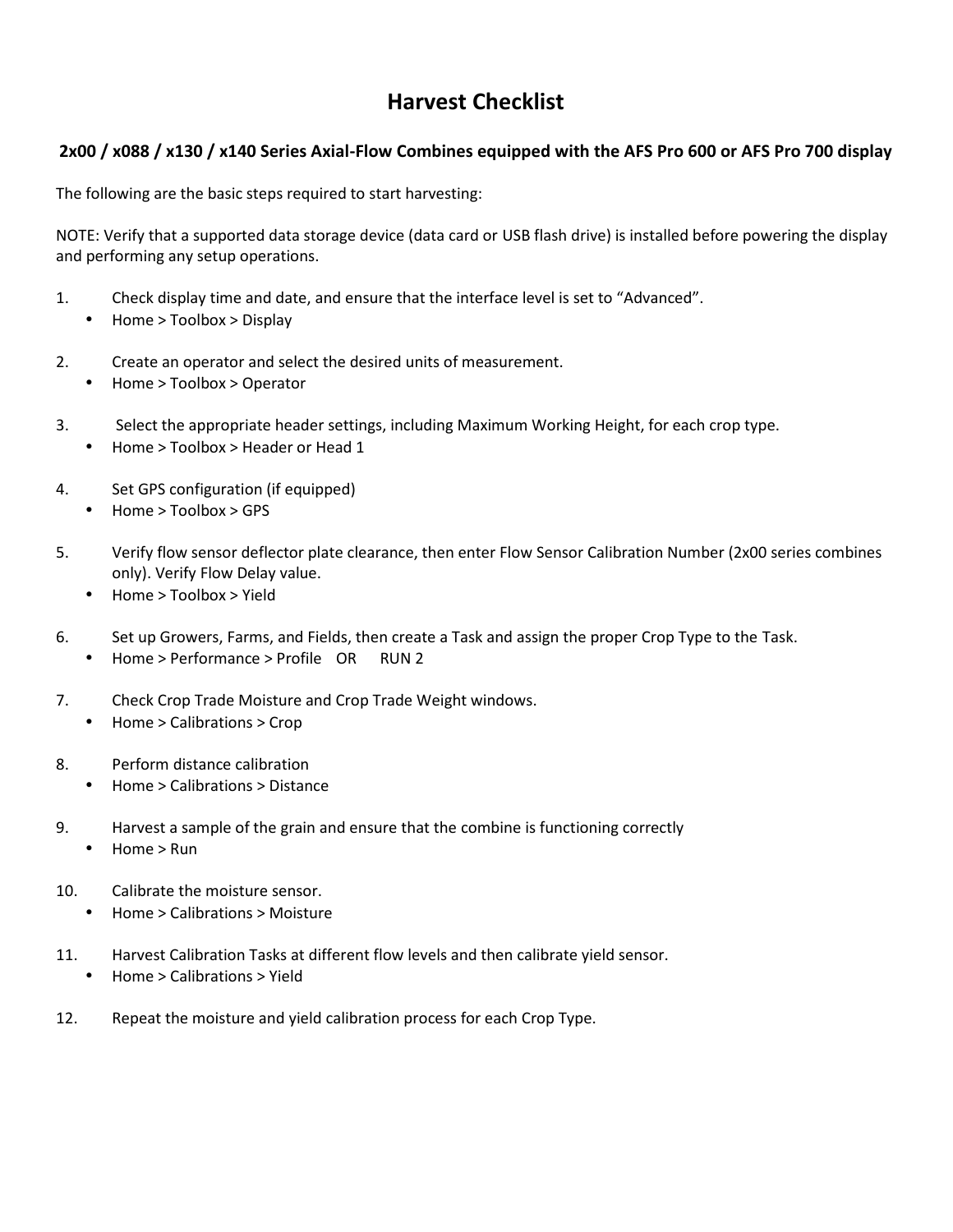# **Yield Monitor Calibration Tips**

### **2x00 / x088 / x130 / x140 Series Axial-Flow Combines equipped with the AFS Pro 600 or AFS Pro 700 display**

### BEFORE YOU BEGIN!

- Before attempting yield monitor calibrations, ensure that all machine systems are operating correctly.
- Identify and resolve any mechanical, hydraulic, electrical, or other problems before proceeding.
- Remove any existing data from the AFS display before beginning the new harvest season.
- Verify display date (Toolbox > Display)
- ) Ensure that the Season Setup date (Toolbox > PF) is at JANURAY  $1^{ST}$ .
- Perform new calibrations for each season and for each Crop Type.
- You can set the calibration to default by going to Calibrations > Crop

Perform calibrations in the order in which they are described below:

- 1. Distance Calibration (Calibrations > Distance)
- 2. Moisture Calibration (Calibrations > Moisture) *Calibration Wizard is recommended.*
- 3. Yield Calibration (Calibrations > Yield) *Calibration Wizard is recommended.*

Distance Calibration:

 Measure out a 400-foot course with flags. When driving the course, drive as straight as possible. For best results, have the header attached and grain tank half-full.

Moisture Calibration:

- Create a new Task to use for calibration, and continue harvesting into this moisture calibration Task until your Instant and Average Moisture values on the display are within 2% of each other.
- When obtaining Actual Moisture, use a single, trusted moisture measuring device, and average at least 5 samples from throughout the Task.
- From all Tasks harvested through the Wizard, select up to 3 Tasks to use for moisture calibration. Ensure the "% Error" values for the selected Tasks are closely grouped. Do not include outliers.
- Use a maximum of 3 Tasks for moisture calibration.

Yield Calibration:

- Ensure that all Tasks used for yield calibration vary by no more than 5% from a predetermined target weight. The target weight must be no less than 3000 lbs. The recommended target weight is 10,000 lbs.
- Maintain a consistent flow rate within each Task (i.e. Low OR Medium OR High in a Task, but not all three in one Task.
- When obtaining Actual Weight, use a single, trusted scale device.
- From all Tasks harvested through the Wizard, select up to 10 Tasks to use for yield calibration (5 is best). Ensure the "% Error" values for the selected Tasks are closely grouped. Do not include outliers
- Ensure that Low, Medium, and High flow Tasks are included in the calibration. If a flow rate range is missing from the calibration, the yield monitor system will be less accurate in that flow range.